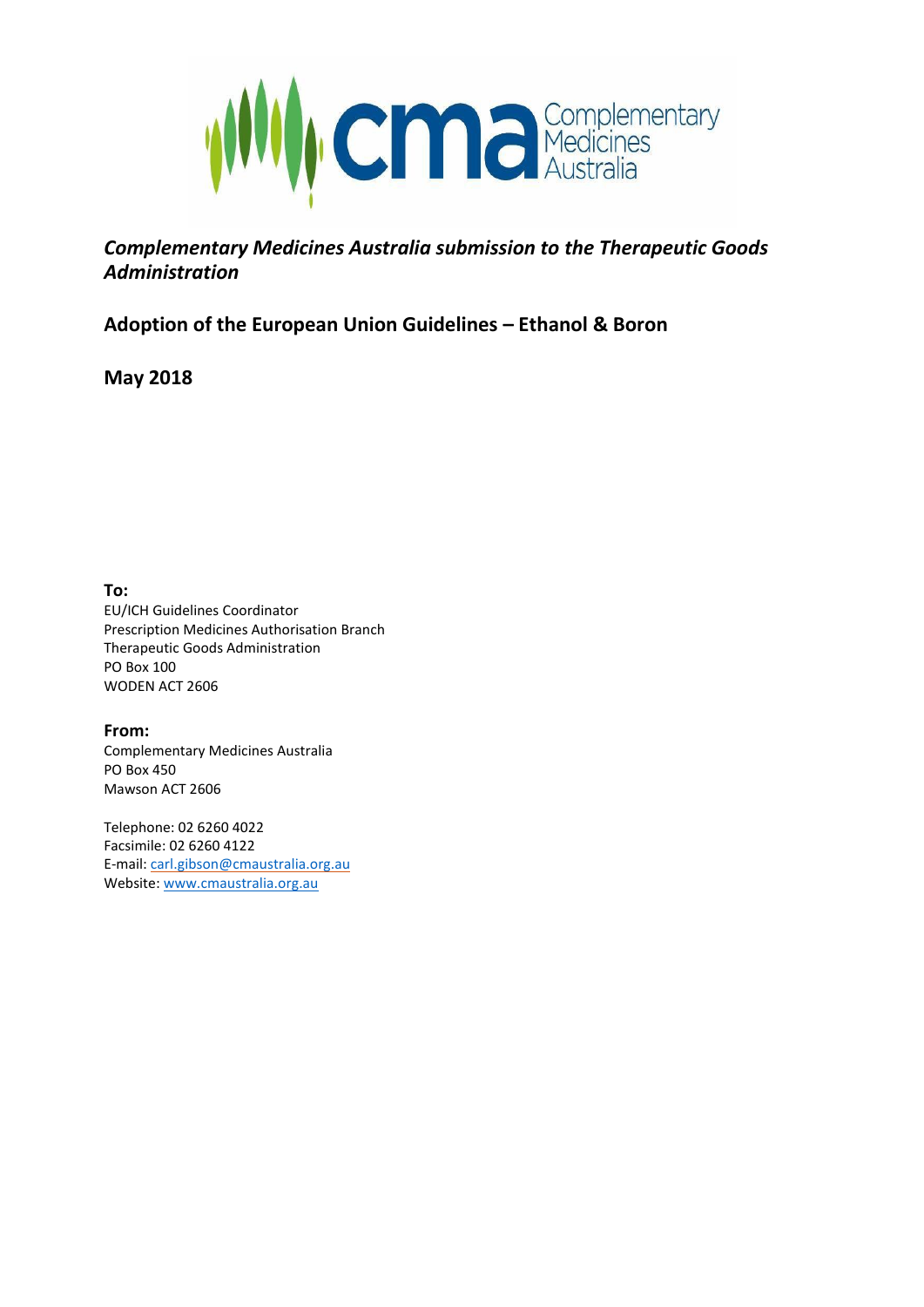

Complementary Medicines Australia (CMA) welcomes the opportunity to provide comment on the TGA's consultation on adoption of the European Union (EU) guidelines in Australia for medicines.

The EU guideline proposed for adoption that is relevant for complementary medicines is: [EMA/CHMP/302620/2017](http://www.ema.europa.eu/ema/index.jsp?curl=pages/regulation/general/general_content_001646.jsp&mid=WC0b01ac05808c01f6) - **Updated Annex to the European Commission guideline** on ['Excipients in the labelling and package leaflet of medicinal products for human use \(pdf,130kb\);](http://www.ema.europa.eu/docs/en_GB/document_library/Scientific_guideline/2009/09/WC500003412.pdf) with respect to:

- Ethanol in medicines for children
- Boric acid (and borates)

The guidelines proposed for adoption are at this time we understand are intended to be mainly applied in respect of registered medicines. Our members represent sponsors of complementary medicines in the listed and registered categories, including the newly available 'listed assessed' category.

There are currently around 42 registered complementary medicines, and over 11,000 listed medicines. The number of 'listed assessed' complementary medicines that will enter the ARTG in the next 3-5 years is not known but might be expected to be in the low hundreds.

In respect of registered complementary medicines, we expect that the EU and ICH guidelines adopted in Australia would be applied during the registration process.

In respect of listed complementary medicines, the use of EU and ICH guidelines adopted in Australia and other Australia-specific guidelines is not mandated (or currently proposed to be mandated) in the legislation in relation to listed medicines. Historically, regulatory changes for registered medicines are often later mandated for listed medicines through the s.26BB Therapeutic Goods (Permissible Ingredients) Determination.

In respect of listed assessed medicines, these are currently a 'hybrid' of a pre-assessed medicine and a listed medicine. Although the requirements of the s.26BB Determination are applicable to this category, it is not clear whether the EU guidelines would also apply to the labelling of these medicines at the preassessment phase, which includes the medicine label.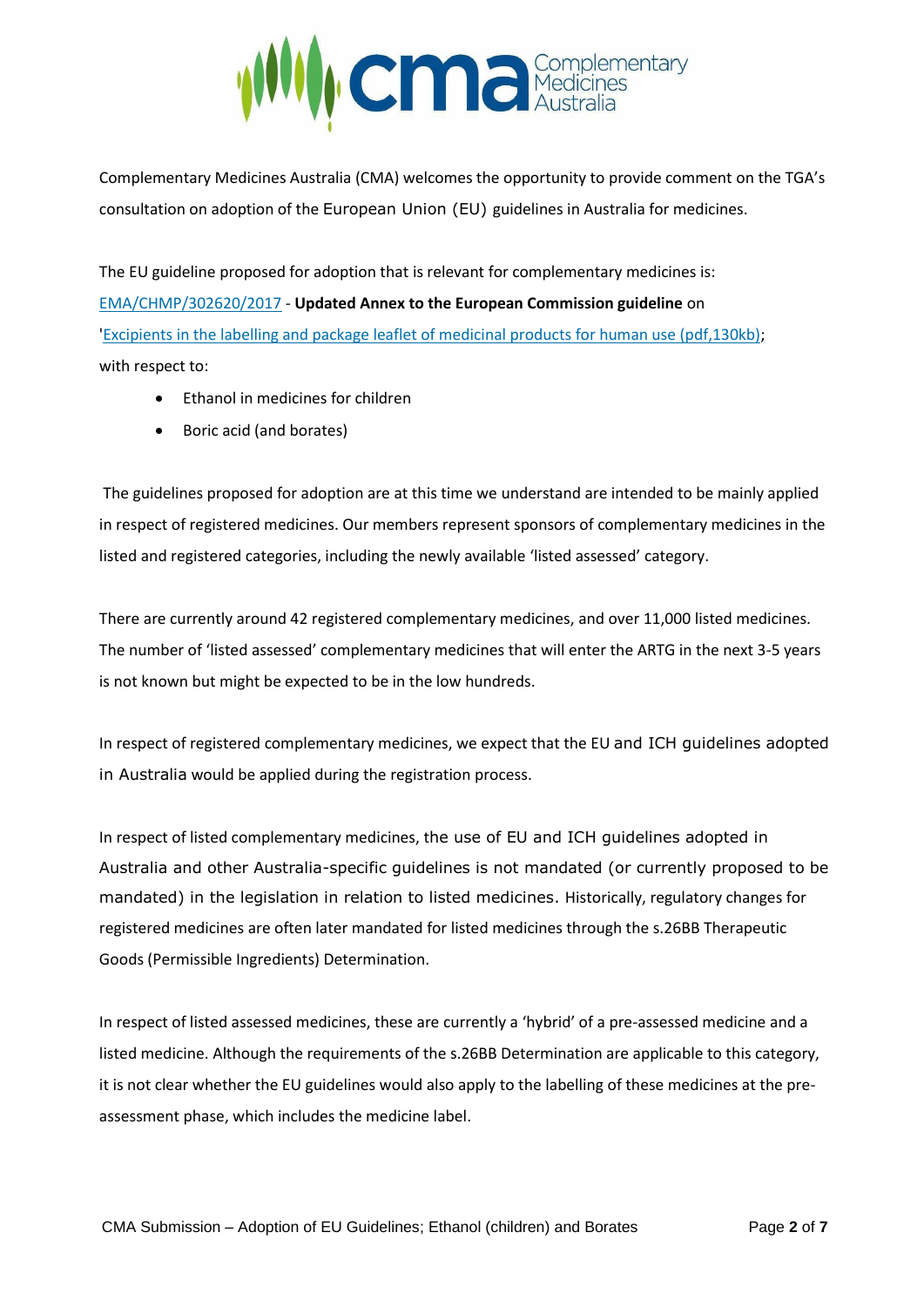

# Boric acid (and borates)

We note the TGA Annotation on this item;

'The TGA is adopting the European Commission annex to the guideline on 'Excipients in the labelling and package leaflet of medicinal products for human use' with regard to Boric acid (and borates). The guidelines will help to address dose-related developmental and reproductive risks to children under 12 years of age and unborn foetus', associated with the use of boric acid (and borates).

While the Australian Poisons Standard specifies a Schedule 4 limit of 6mg Boron per recommended daily dose, the EU Guideline entries for Boric acid (and borates) provides lower limits of Boron (B) for children less than 2 years (1 mg B/day), children less than 12 years (3 mg B/day) and unborn infants. The current level of 6 mg/day in people over the age of 12 years (other than pregnant women) will remain.'

CMA does not have any comment or opposition to the additional statements for boron at the stated age groups and limits per recommended daily dose.

However based on the final sentence of this annotation, we query whether there is a review into the dosage limit for pregnant women below 6mg/day. The EU Annex applies the warning statement for pregnant women at a dose at or above 7mg/day.

As for any ingredient changes to complementary medicines including listable medicines, we would like adequate information and consultation prior to proposed changes.

## Ethanol in medicines for children

CMA supports the safe use of complementary medicines for consumers including paediatric populations, and we principally support international harmonisation efforts. For the Australian regulatory environment for complementary medicines, the principles of best practice regulation from the Department of Prime Minister and Cabinet must also be applied to ensure practical and effective outcomes in our quite unique context. We have reviewed the proposed addition with the above views to determine whether the proposed changes can be applied to CM categories in Australia.

CMA notes that explanation for the adoption of this Annex: the absence of current guidance in Australia for safe limits for ethanol/alcohol in medicines for the paediatric population.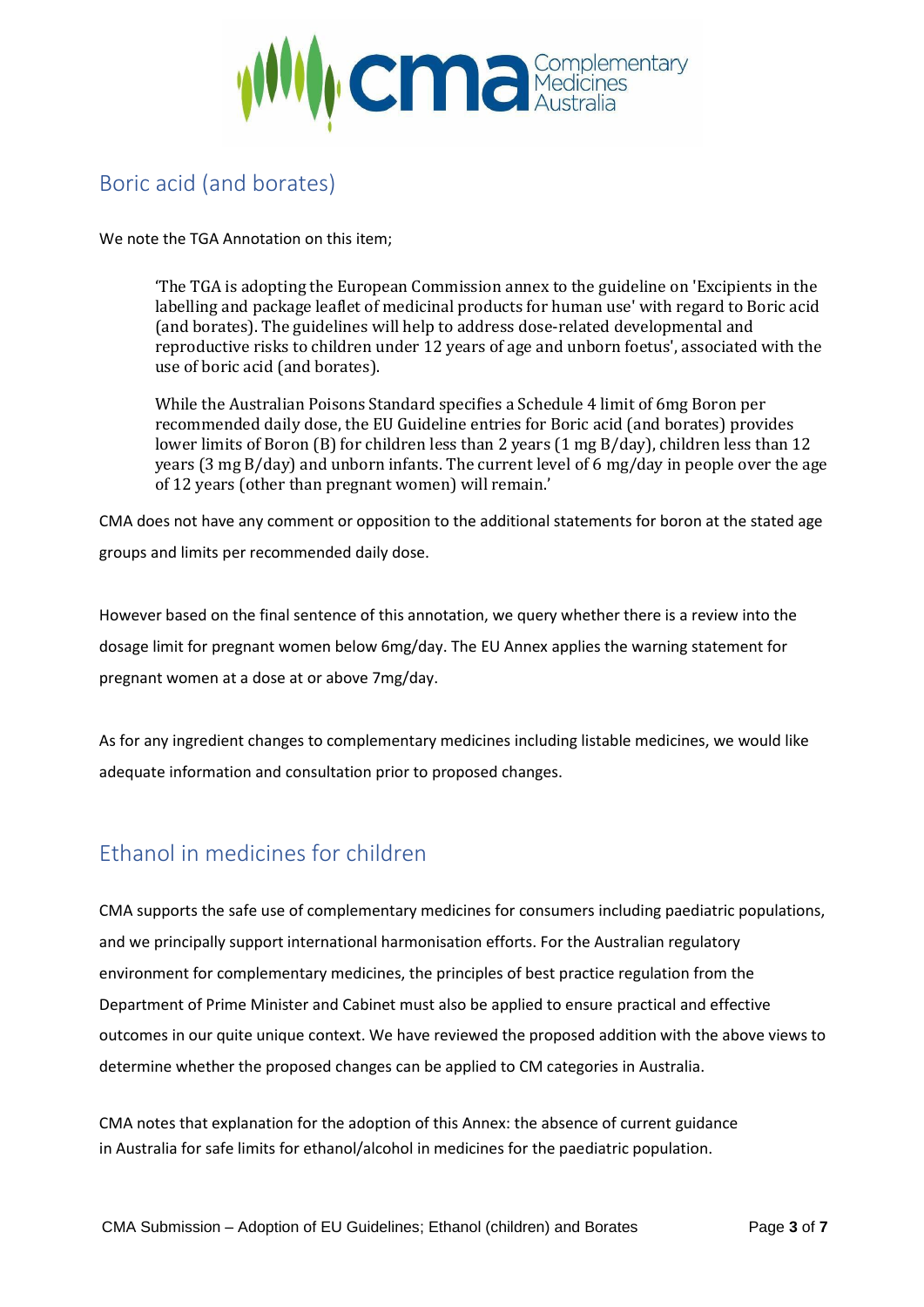

The updated Annex contains three entries for ethanol as an excipient, with varying label requirements based on the total content of ethanol in the final product. Varying quantities triggering different warning statements on the medicine packing, in particular the product leaflet. These requirements would be applied in addition to the existing TGO 91/92 Schedule 1 requirement that if alcohol is present at 3% v/v, or more, in the final preparation, that the product label must carry a declaration of the total alcohol content expressed as %v/v.

| <b>THRESHOLD</b>             | <b>INFORMATION FOR THE PACKAGE LEAFLET</b>                                                                                                                                                                                                                                                                                                                                                                                                                                                                                                                                   | <b>COMMENTS</b>                                                                                                                                                                                                                       |
|------------------------------|------------------------------------------------------------------------------------------------------------------------------------------------------------------------------------------------------------------------------------------------------------------------------------------------------------------------------------------------------------------------------------------------------------------------------------------------------------------------------------------------------------------------------------------------------------------------------|---------------------------------------------------------------------------------------------------------------------------------------------------------------------------------------------------------------------------------------|
| Less than 100<br>mg per dose | This medicinal product contains small amounts of<br>ethanol (alcohol), less than 100 mg per <dose></dose>                                                                                                                                                                                                                                                                                                                                                                                                                                                                    | This statement is to provide reassurance to<br>parents and children concerning the low levels<br>of alcohol in the product.                                                                                                           |
| 100 mg per<br>dose           | This medicinal product contains  vol % ethanol<br>(alcohol), i.e. up to  mg per <dose>, equivalent to <br/>ml beer,  ml wine per <dose>.<br/>Harmful for those suffering from alcoholism.<br/>To be taken into account in pregnant or breast-feeding<br/>women, children and high-risk groups such as patients<br/>with liver disease, or epilepsy.</dose></dose>                                                                                                                                                                                                            | The package leaflet should give the equivalent<br>volume of beer and wine, nominally calculated<br>assuming 5% vol and 12% vol ethanol<br>respectively.<br>Separate warning statements may be needed<br>in different parts of the PL. |
| 3 g per dose                 | This medicinal product contains  vol % ethanol<br>(alcohol), i.e. up to  mg per <dose>, equivalent to <br/>ml beer,  ml wine per <dose>.<br/>Harmful for those suffering from alcoholism. To be<br/>taken into account in pregnant or breast-feeding<br/>women, children and high-risk groups such<br/>as patients with liver disease or epilepsy.<br/>The amount of alcohol in this medicinal product may<br/>alter the effects of other medicines. The amount of<br/>alcohol in this medicinal product may impair your ability<br/>to drive or use machines.</dose></dose> |                                                                                                                                                                                                                                       |

Our primary concern with the above proposed changes is that many of these changes would not be practical to be applied to Listed medicines (and some to Registered complementary medicines). If Registered medicines (of all kinds) are brought into harmony with the EU guidelines, it will create a regulatory divide between medicines in Australia between Listed and Registered medicines. We believe it is more important to harmonise medicines within Australia that have the same ingredients, than it is to harmonise registered medicines internationally. While we support important and necessary safety measures, if extra information on alcohol in the paediatric population is to be introduced within the Australian context, it should be examined in totality for its ability to applied to different medicine types through a separate review and consultation. Therefore, it appears to us that rather than adopting this guideline, it may be a better to consider a separate review and consultation on this matter. Further information and background on our reasons for this are included below.

#### **1. Micro residues in solid herbal extracts (all categories of complementary medicines).**

Almost all medicines containing herbal extracts, of which there are many thousands, include a step of manufacture that involves ethanol/water extraction. The processing of the liquid extract to solid extraction removes the majority of ethanol but some very small amount may remain in micrograms or the low milligrams per dose. In this instance, the warning statement applicable at under 100mg could be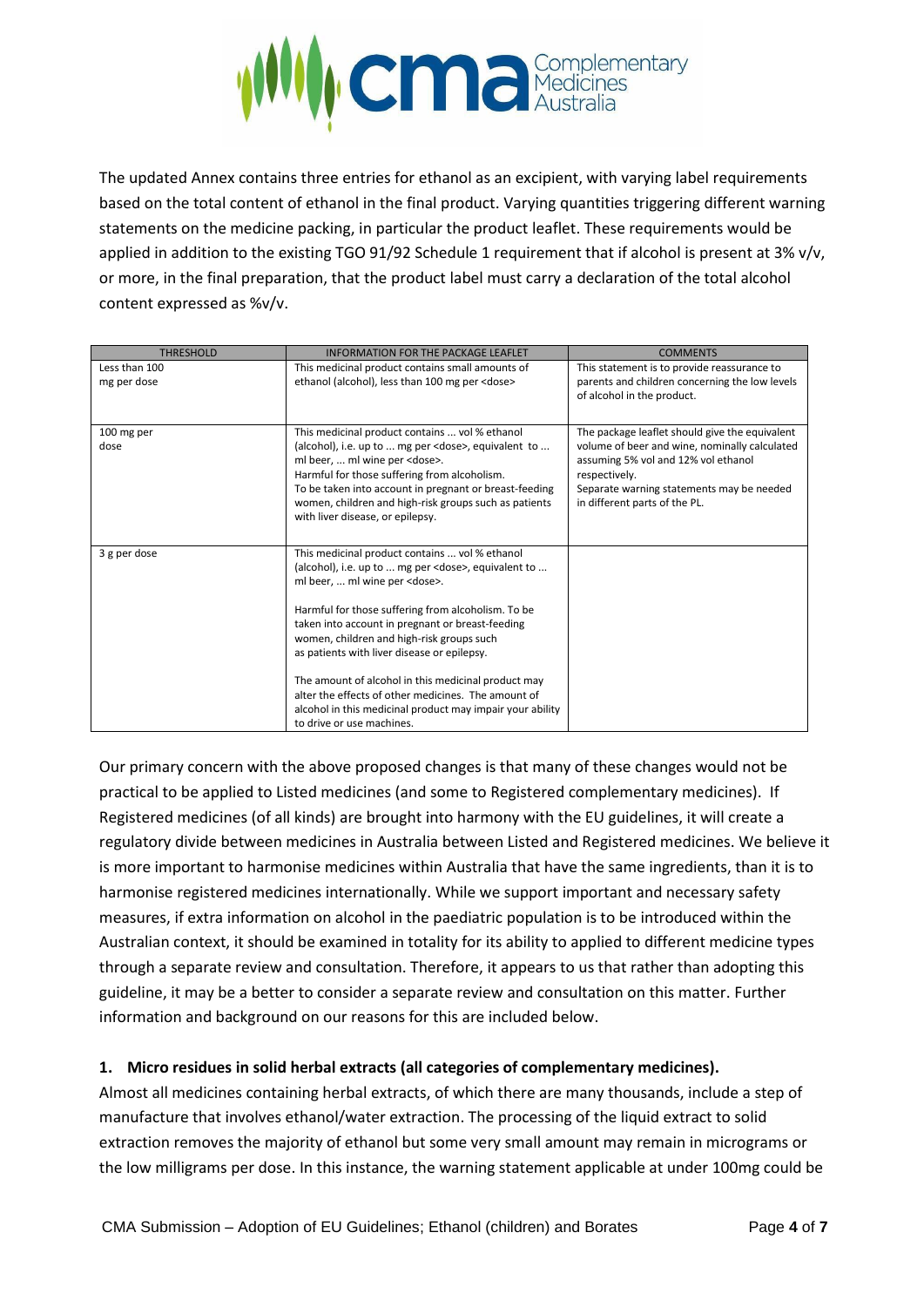

required to applied to thousands of herbal medicines, when there is no appreciable risk to the paediatric population. This does not appear to be a risk-commensurate or useful regulatory outcome by the government best practice principles. Should such guidance be implemented without appropriate thresholds it could negatively impact the public view of herbal traditional medicines preparations and practices. If there is to be warning statements introduced for ethanol in child populations, there must be a reasonable and evidence/risk-based threshold before a statement applies.

#### **2. Label space**

Listed complementary medicines are not required to and in almost all cases do not include a package leaflet in the form of a product information (PI) or Consumer Medicine Information (CMI). Therefore, it is the primary label that must carry any required warning statements set out within:

- The TGO 92:
- The s.26BB Therapeutic Goods (Permissible Ingredients) Determination;
- The Poisons Standard.

The warning statements included under 'information for the package leaflet' would be exceptionally lengthy and generally not possible in their existing form for the relatively small labels of most complementary medicines. They would not be able to be added to the s.26BB Determination and would create regulatory differences between products containing ethanol in Australia.

#### **3. Restricted representations**

The second two categories contain warning statements with advertising 'restricted representations'; alcoholism liver disease, and epilepsy. If warning statements were to be applied to primary labelling, sponsors would require restricted representation approvals for their labels. This would likely prevent addition to the s.26BB Determination and create another difference between medicines.

#### **4. Uncertainty as to the appropriateness of the proposed labelling scheme**

The proposed limits are to establish ethanol labelling thresholds to avoid exceeding blood alcohol concentrations (BAC) of 0.125g/L (0.0125%) in children.

The Questions and Answers (Q&A) accompanying the Annex, contains data considered in support of the decision for the thresholds, and quotes various standards recommended across countries, as well as those recommended by the World of Health Organisation (WHO). The WHO limits quoted in the Q&A are presumably for the amount of ethanol in the finished product, not a single dose, although this is not explicitly stated:

5g/L or 0.5% (<6yo) 50g/L or 5% (6 – 12yo) 1g/L or 10% (12yo>)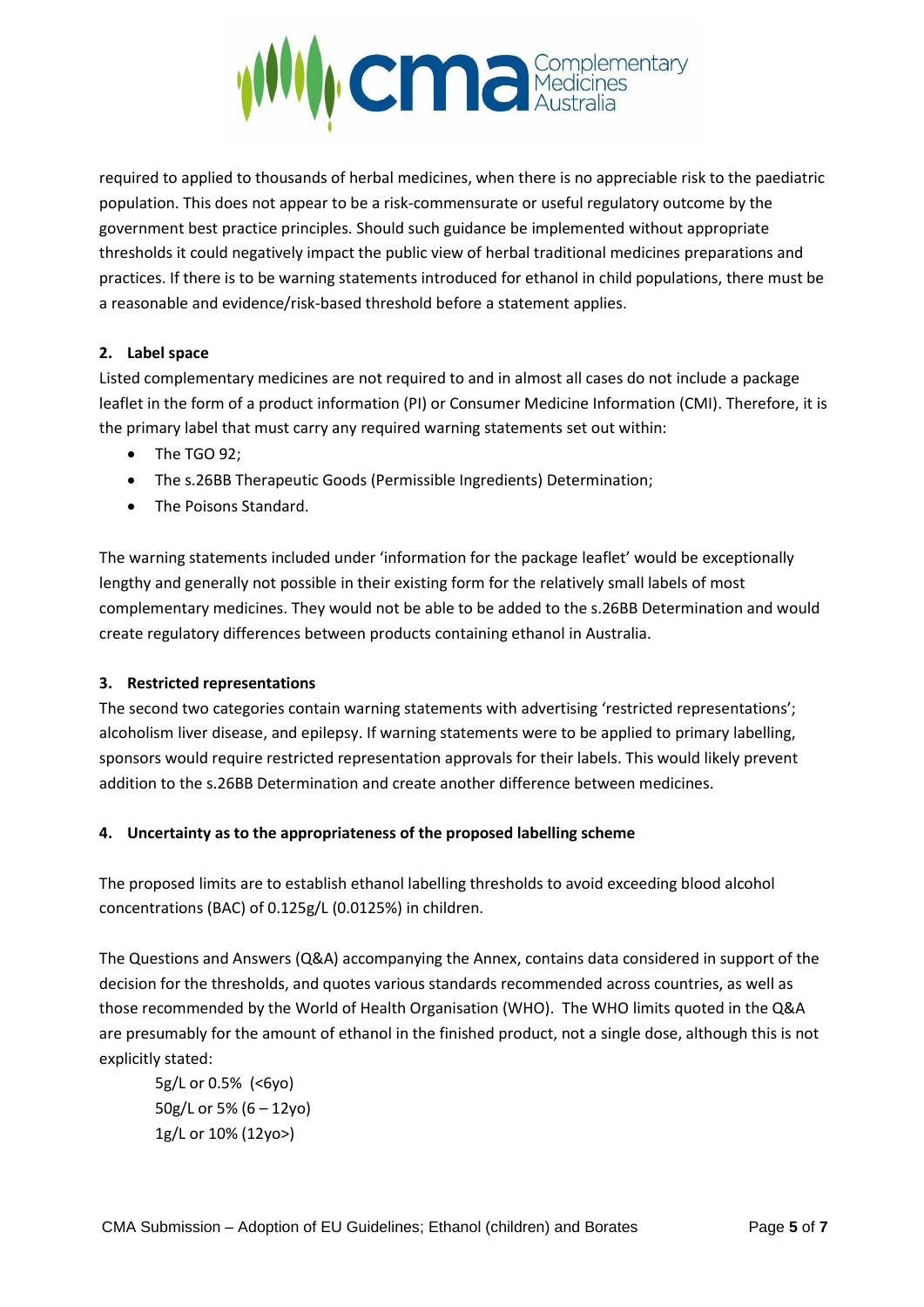

The Q&A does not translate these medicine percentages into minimum blood alcohol concentrations, nor are they related back to the desired maximum BAC of 0.125g/L.

Furthermore it is not explained in the Q&A how the limits of <100mg, 100mg and 3g were arrived. That is, these quantities are not translated into the expected rise in BAC in any age group.

Nor are the EU guidelines for alcohol content age dependent, like the WHO.

We raise the following concerns with respect to complementary medicines.

### • **Ethanol content expression and threshold limit.**

The content limits in the Annex are calculated per dose, which is far more conservative limit than that in the existing labelling orders which are expressed according to the percentage of ethanol in the final product. The labelling order requirements and the EU guideline requirements are not in alignment.

#### • **First threshold: Less than 100mg**

If this threshold were to be applied it would capture any medicines that has an alcohol residue which would capture traditional complementary medicine preparations, as well as any medicine that may have an alcohol residue, even in trace amount. The label warning statements attached to this threshold: "This medicinal product contains small amounts of ethanol (alcohol), less than 100 mg per <dose>" is unlikely to appease parents as the numerical value is not meaningful information to the average consumer and more likely to raise alarm than offer reassurance.

#### • **Second threshold: 100mg/dose**

This quantity cannot be expressed as a concentration as doses can be different, therefore the percentage volume of alcohol cannot be calculated, making it difficult to determine to what degree 100mg of ethanol would raise blood alcohol.

Should the equivalent volume of beer and wine be a requirement for labels of paediatric medicines, this may cause confusion and unnecessary parental distress. It is also difficult for parents to understand the meaningfulness of this measure when the safe or non-safe amounts of ethanol for children in different age groups is not commonly understood in the same way that it is for adults.

#### • **The 3rd threshold: 3g dose**

Again, this quantity cannot be expressed as a concentration, as doses can be different, therefore the percentage volume of alcohol cannot be calculated, making it difficult to determine to what degree 3g of ethanol would raise blood alcohol.

The references to alcoholism liver disease, epilepsy, and driving machines in the label warning statements could be unusual for medicine intended for children and perhaps confusing.